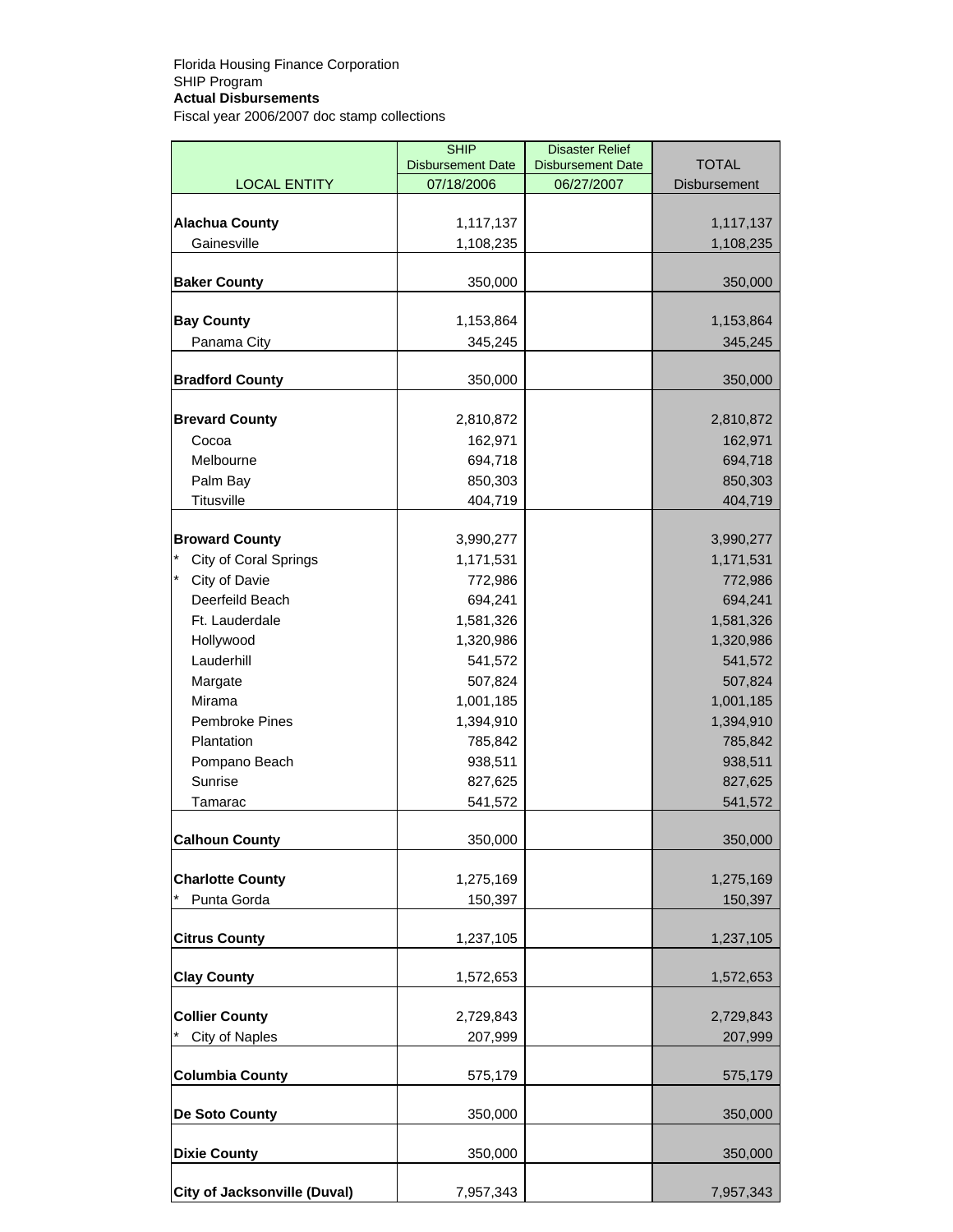|                            | <b>SHIP</b><br><b>Disbursement Date</b> | <b>Disaster Relief</b><br><b>Disbursement Date</b> | <b>TOTAL</b> |
|----------------------------|-----------------------------------------|----------------------------------------------------|--------------|
| <b>LOCAL ENTITY</b>        | 07/18/2006                              | 06/27/2007                                         | Disbursement |
|                            |                                         |                                                    |              |
| <b>Escambia County</b>     | 2,301,804                               |                                                    | 2,301,804    |
| City of Pensacola          | 507,329                                 |                                                    | 507,329      |
| <b>Flagler County</b>      | 731,472                                 |                                                    | 731,472      |
| <b>Franklin County</b>     | 350,000                                 |                                                    | 350,000      |
| <b>Gadsden County</b>      | 455,676                                 |                                                    | 455,676      |
| <b>Gilchrist County</b>    | 350,000                                 |                                                    | 350,000      |
| <b>Glades County</b>       | 350,000                                 |                                                    | 350,000      |
| <b>Gulf County</b>         | 350,000                                 |                                                    | 350,000      |
| <b>Hamilton County</b>     | 350,000                                 |                                                    | 350,000      |
| <b>Hardee County</b>       | 350,000                                 |                                                    | 350,000      |
| <b>Hendry County</b>       | 368,341                                 |                                                    | 368,341      |
| <b>Hernando County</b>     | 1,397,983                               |                                                    | 1,397,983    |
| <b>Highlands County</b>    | 873,973                                 |                                                    | 873,973      |
| <b>Hillsborough County</b> | 7,436,478                               |                                                    | 7,436,478    |
| Tampa                      | 3,016,823                               |                                                    | 3,016,823    |
| <b>Holmes County</b>       | 350,000                                 |                                                    | 350,000      |
| <b>Indian River County</b> | 1,209,521                               |                                                    | 1,209,521    |
| <b>Jackson County</b>      | 469,467                                 |                                                    | 469,467      |
| <b>Jefferson County</b>    | 350,000                                 |                                                    | 350,000      |
| <b>Lafayette County</b>    | 350,000                                 |                                                    | 350,000      |
| <b>Lake County</b>         | 2,441,416                               | 5,000,000                                          | 7,441,416    |
| <b>Lee County</b>          | 3,218,464                               |                                                    | 3,218,464    |
| Cape Coral                 | 1,297,554                               |                                                    | 1,297,554    |
| Ft. Meyers                 | 568,443                                 |                                                    | 568,443      |
| <b>Leon County</b>         | 890,294                                 |                                                    | 890,294      |
| Tallahassee                | 1,615,459                               |                                                    | 1,615,459    |
|                            |                                         |                                                    |              |
| <b>Levy County</b>         | 368,341                                 |                                                    | 368,341      |
| <b>Liberty County</b>      | 350,000                                 |                                                    | 350,000      |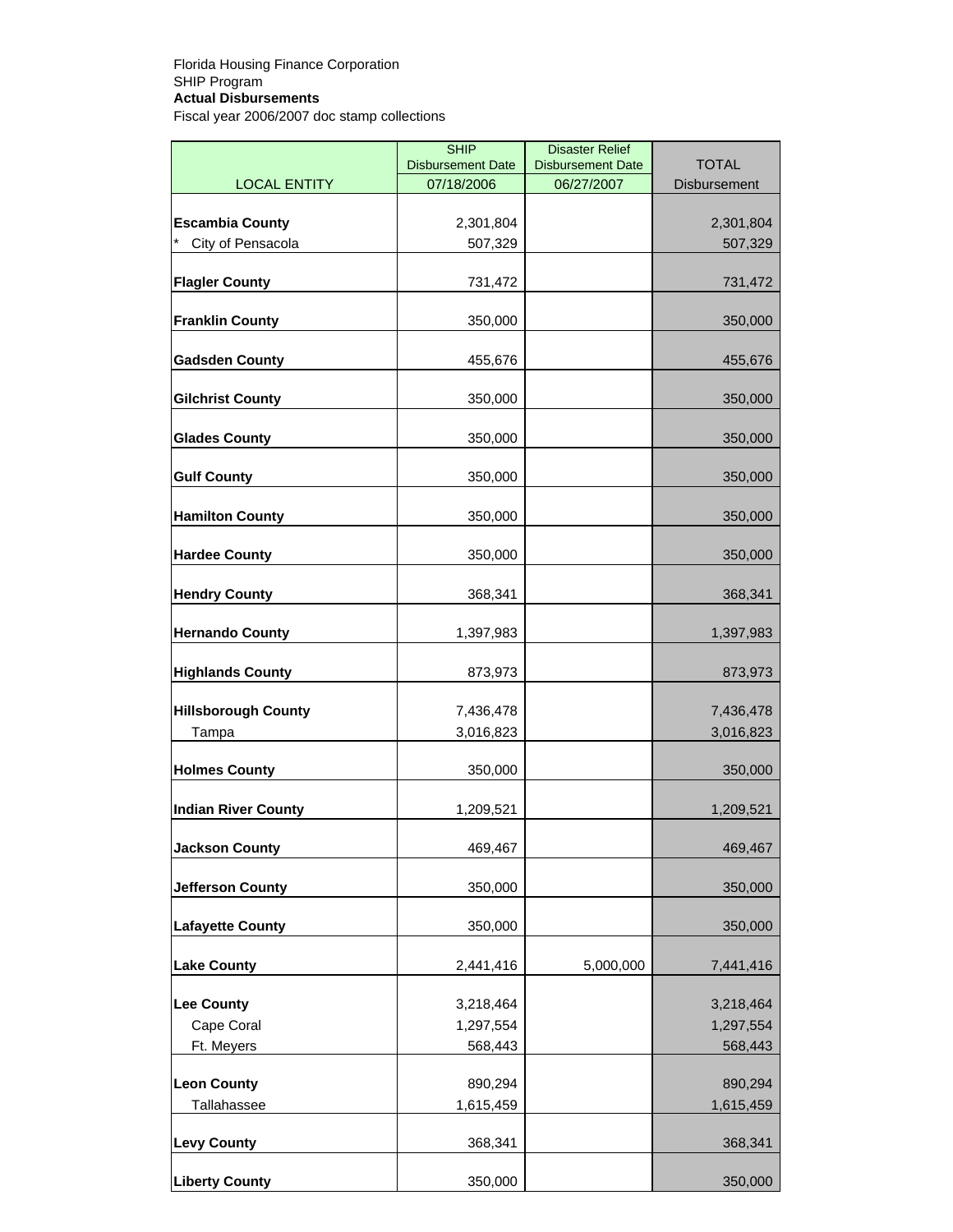|                          | <b>SHIP</b><br><b>Disbursement Date</b> | <b>Disaster Relief</b><br><b>Disbursement Date</b> | <b>TOTAL</b>        |
|--------------------------|-----------------------------------------|----------------------------------------------------|---------------------|
| <b>LOCAL ENTITY</b>      | 07/18/2006                              | 06/27/2007                                         | <b>Disbursement</b> |
| <b>Madison County</b>    | 350,000                                 |                                                    | 350,000             |
|                          |                                         |                                                    |                     |
| <b>Manatee County</b>    | 2,315,547                               |                                                    | 2,315,547           |
| <b>Bradenton</b>         | 502,792                                 |                                                    | 502,792             |
| <b>Marion County</b>     | 2,365,328                               |                                                    | 2,365,328           |
| Ocala                    | 457,596                                 |                                                    | 457,596             |
| <b>Martin County</b>     | 1,310,648                               |                                                    | 1,310,648           |
| <b>Miami-Dade County</b> | 9,675,017                               |                                                    | 9,675,017           |
| Hialeah                  | 1,349,705                               |                                                    | 1,349,705           |
| Miami                    | 2,266,540                               |                                                    | 2,266,540           |
| Miami Beach              | 547,830                                 |                                                    | 547,830             |
| North Miami              | 353,393                                 |                                                    | 353,393             |
| <b>Monroe County</b>     | 772,847                                 |                                                    | 772,847             |
| <b>Nassau County</b>     | 611,969                                 |                                                    | 611,969             |
| <b>Okaloosa County</b>   | 1,555,641                               |                                                    | 1,555,641           |
| City of Ft. Walton Beach | 191,681                                 |                                                    | 191,681             |
|                          |                                         |                                                    |                     |
| <b>Okeechobee County</b> | 362,001                                 |                                                    | 362,001             |
| <b>Orange County</b>     | 7,622,538                               |                                                    | 7,622,538           |
| Orlando                  | 2,007,959                               |                                                    | 2,007,959           |
| <b>Osceola County</b>    | 1,636,312                               |                                                    | 1,636,312           |
| Kissimmee                | 538,478                                 |                                                    | 538,478             |
| <b>Palm Beach County</b> | 8,775,479                               |                                                    | 8,775,479           |
| Boca Raton               | 788,203                                 |                                                    | 788,203             |
| Boynton Beach            | 605,770                                 |                                                    | 605,770             |
| Delray Beach             | 590,567                                 |                                                    | 590,567             |
| West Palm Beach          | 934,383                                 |                                                    | 934,383             |
| <b>Pasco County</b>      | 3,765,231                               |                                                    | 3,765,231           |
| <b>Pinellas County</b>   | 4,695,582                               |                                                    | 4,695,582           |
| Clearwater               | 1,023,711                               |                                                    | 1,023,711           |
| Largo                    | 691,815                                 |                                                    | 691,815             |
| St. Petersburg           | 2,346,040                               |                                                    | 2,346,040           |
| <b>Polk County</b>       | 3,897,834                               |                                                    | 3,897,834           |
| Lakeland                 | 838,787                                 |                                                    | 838,787             |
| Winter Haven             | 265,091                                 |                                                    | 265,091             |
| <b>Putnam County</b>     | 690,097                                 |                                                    | 690,097             |